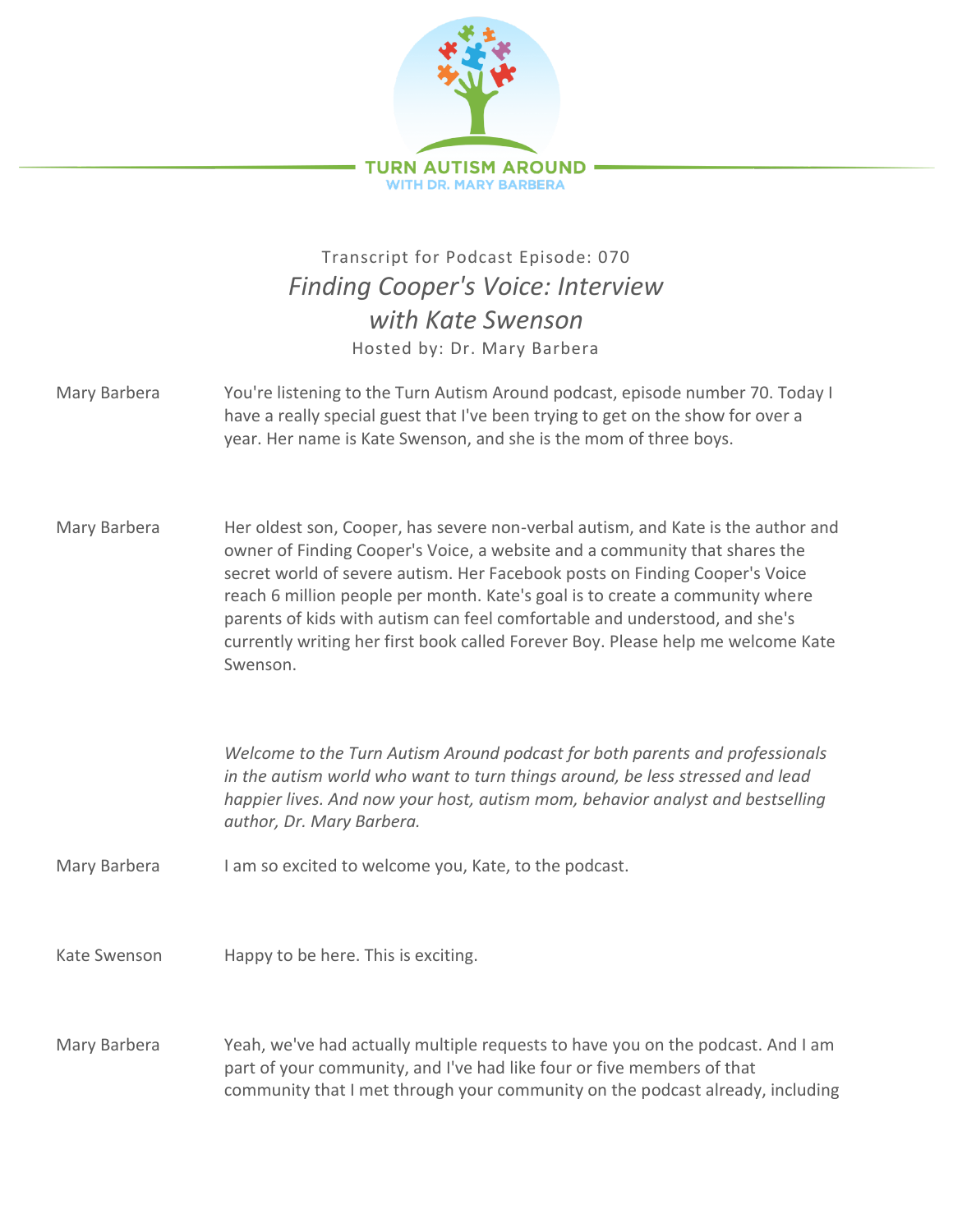Julie Hornak, Eileen Lamb, Deidre Darst, and so many people that I've met that are really helping me understand autism better. So thank you for that. So we're gonna get to your community. We're gonna get to your writing of your new book and all that stuff. But before I would like you to just tell me about your fall into the autism world when that happened and how that occurred.

Kate Swenson Yeah. So I knew nothing about autism. Nothing. And it's kind of interesting. I actually nannied for a while when I was in college, and it was a very challenging experience and very unique. And looking back, I know what autism is. It's just so interesting looking back now at things that I've encountered in my life and experiences.

- Kate Swenson Cooper is my first born firstborn who was born in 2010. And, you know, pretty typical pregnancy. Everything was great. I gained a lot of weight, too, which was very fun at the time, hard after, but typical everything. Kind of a tough delivery, but you know, nothing out of the ordinary. He was born at full term and we came home from the hospital. And right away it was hard. But I didn't know if it was hard because I was a first time mom or if I was exhausted and no help. No one really tells you that when you're a first time mom, you just kind of getting through it.
- Kate Swenson But he didn't sleep and he struggled to eat. And he was really full of anxiety as a newborn, which I didn't know it then. I do it now. Now I can articulate it better. And we just kind of, you know, we my husband, I just survived for, I would say two years trying to figure out what was going on. How do we get him to engage and start talking and how do we do the right things?
- Kate Swenson We were, you know, seeking out resources and pediatricians and doctors. And we just keep hitting dead ends. And late one night after a glass of wine, I was doing some Googling on the couch, I think many moms relate to this, Dr. Google. And no matter what I typed in, the first result was autism. And I'm like, well, that can't be right. And then I'd type something else in and it was still autism.

Mary Barbera And what kind of things were you typing in?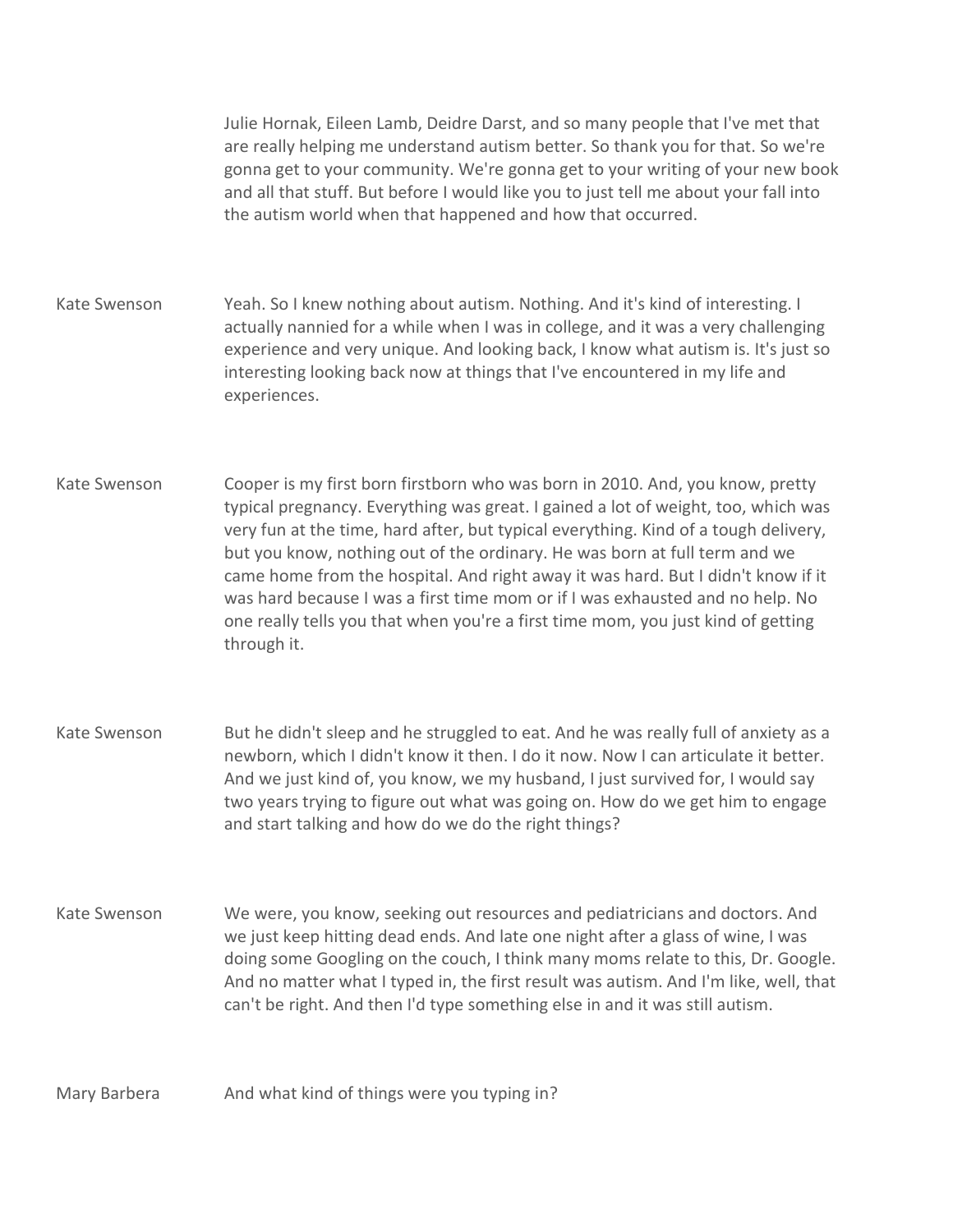| Kate Swenson | Nonverbal. I don't even know if I had the word then. No words. That was my<br>most common one. No words at 2 years old. No words at 3 years old. I stopped<br>at age 5. Just, you know, because it ain't pretty once you start searching for that<br>age.                                                                                                                                                                                                                                                              |
|--------------|------------------------------------------------------------------------------------------------------------------------------------------------------------------------------------------------------------------------------------------------------------------------------------------------------------------------------------------------------------------------------------------------------------------------------------------------------------------------------------------------------------------------|
| Mary Barbera | And how old was Cooper at the time when you were searching these words?<br>Two?                                                                                                                                                                                                                                                                                                                                                                                                                                        |
| Kate Swenson | 18 months? But I didn't know what autism was. And I wouldn't say it out loud. I<br>just, you know, I just privately searched. And no one actually ever said to us that<br>they thought it was autism because Cooper pointed. And he smiled and he<br>waved. He greeted people. And if I could tell parents one thing, the M-CHAT, the<br>tests that you do online that we can all get different answers to every time. I<br>believe that that test and a lot of professionals are still asking the wrong<br>questions. |
| Kate Swenson | For example, you know, I think, does your child play with toys? And I would say,<br>yeah, yeah, he does. He wasn't playing with toys.                                                                                                                                                                                                                                                                                                                                                                                  |
| Mary Barbera | He was he was stimming. He was swimming with toys, he was repetitively<br>building blocks over and over again, lining things up. And that is confusing.                                                                                                                                                                                                                                                                                                                                                                |
| Kate Swenson | It is confusing. I always say it should ask more questions about like obsessions<br>and different things like that. My girlfriends and I joke that we could write our<br>own and chat and could help a million more people.                                                                                                                                                                                                                                                                                            |
| Mary Barbera | And for those listening, I did do a video blog on the M-CHAT, which we can link in<br>the show notes. And I did a video blog on pointing, which we will also link, and<br>this is gonna be episode number 70. So you can go to Mary Barbara.com/70 for<br>anything we mentioned here, we'll link it in the show notes. Because, you know,                                                                                                                                                                              |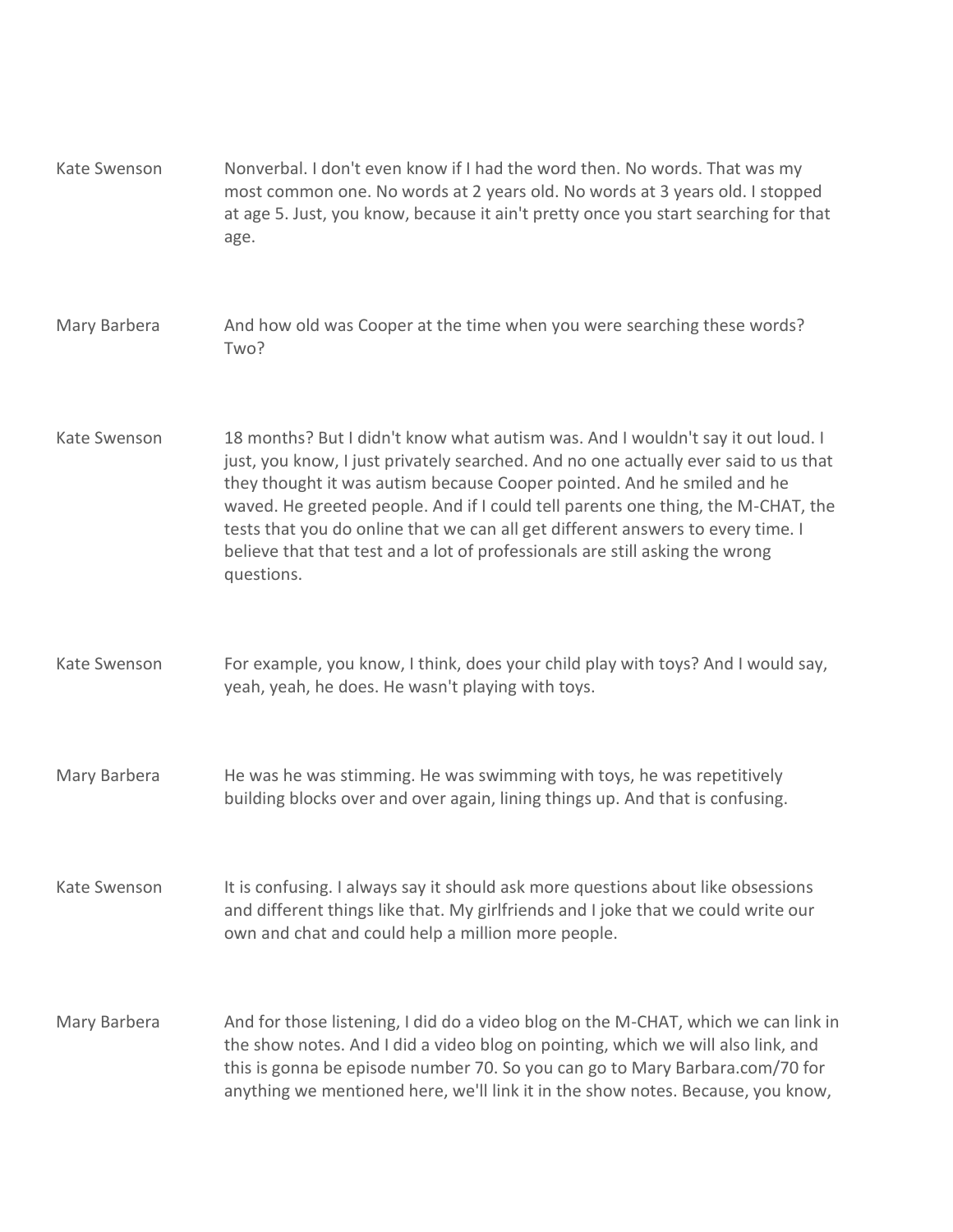pointing is definitely early... You know, if they're not pointing by 18 months. Now, if they're not pointing by two or three that see... But, like you're illustrating, some kids, you know, they have the point, but it still could be autism. So one little sign is not enough. It needs to be the whole picture.

Kate Swenson So as he aged between age 2 and 3, there was no more hiding it. There was no more... And people sometimes feel weird about that term. But it wasn't that I was hiding it. It was just like you can have a toddler having a tantrum on the floor and it can be just a tantrum. But this was not... This was lining up chairs and then being really upset when there were no chairs to line up. It was just different. There were different things to it. And I called a place, we lived in rural Minnesota and there was no place to go and diagnosed around there, so I called the city, which was three hours away, the bigger city. And I did it on my lunch break in my office with my door shut. And the intake process, I still joke about this, it was like a 45-minute intake process. I don't have time for this. And the man on the phone was like, well, it's a six to nine month wait for the appointment. And I'm like, oh, that's fine. We won't needed by then. I'll be fine. And I said that. I was like, oh, no big deal. And the appointment came and we went.

Mary Barbera And did you have to wait six to nine months?

Kate Swenson We did.

Mary Barbera Yeah. And I have a video blog on waiting, too. I mean this is just the tragedy because, you know, once up parent, I have a video blog on denial. I mean, once the parents both get on the same page, both agree that the child should be tested, then you get in line and then you wait nine months. I've been hearing two years in the United States. And during that critical window, a lot can be done. And that's kind of been my life's work is I was in a very similar situation when Lucas regressed and started showing signs. And I was in denial. I was in denial for fifteen months. My husband first mentioned the possibility. I shut him down and told him I never want to hear the word again. And so I was in denial for 15 months. Once I got out of denial, that was two decades ago. You know, we got an appointment and it was moderate severe autism. But, you know, that's why I really want to catch people when they're starting to worry because the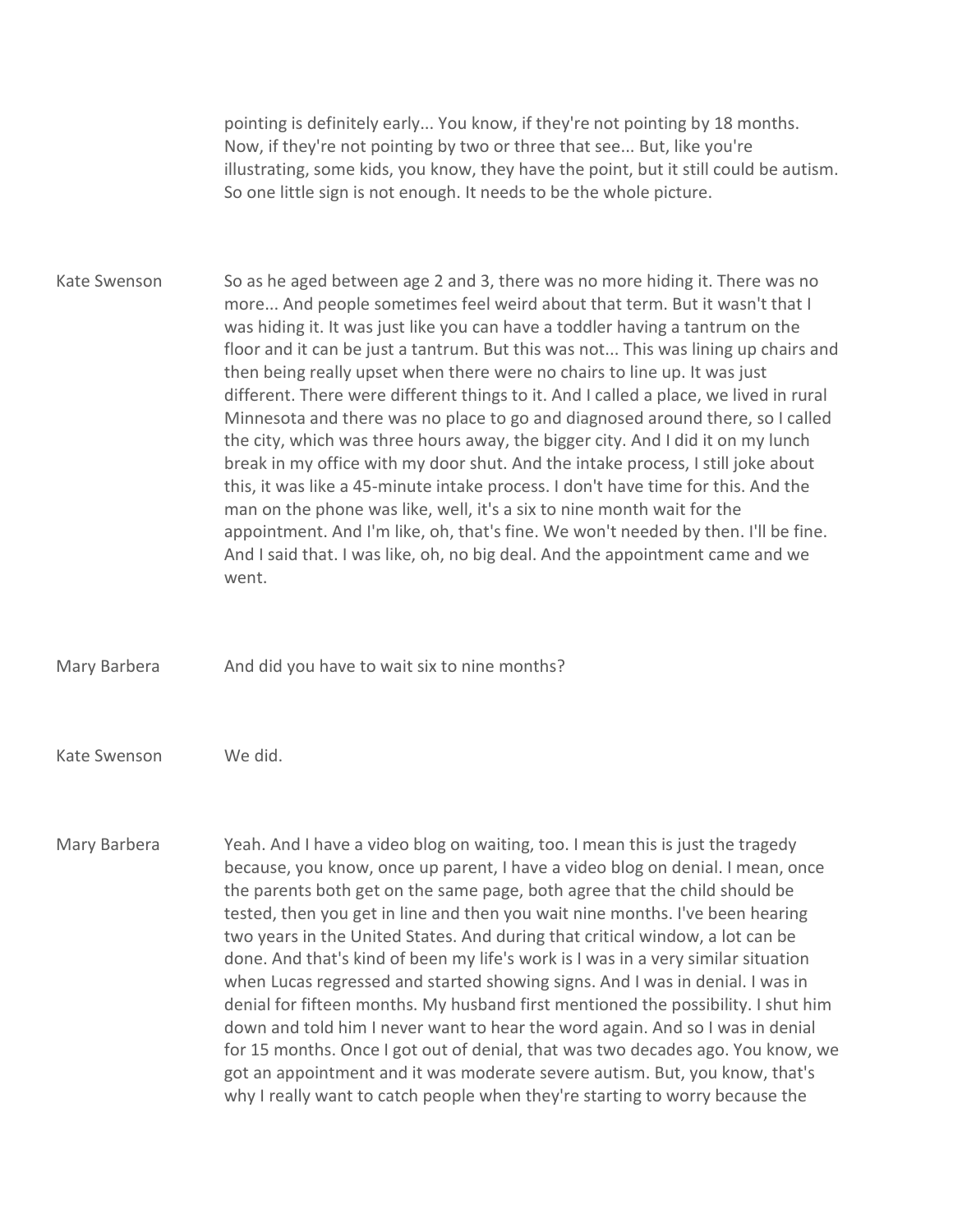same things parents can do to help. And that's just so important. So I'm glad that you're you know, that you're telling me the story, because I think it's gonna help a lot of people. Because it is so confusing back at that time when you're starting to notice things.

Kate Swenson Cooper could've been diagnosed at 18 months. And I was told by many professionals that nothing could even happen till age 3. And I have a lot of regrets which we can get into. You know, but it's like between 18 months and three years, we could have done a lot more things, but we just kept hitting dead ends. You know, it's like he's too young and he's a boy. He's just late developer, early talker and only child at the time. And I was like, I don't know about that. So it's like, what could we have? You cannot beat yourself up as parents. But it's like, oh, we could help one mom now get in at 18 months. That's a big difference.

Mary Barbera Yeah. And that's why my new book, Turn Autism Around, it is for the little kids to 4 years of age, because what I've learned over the past two decades as a behavior analyst is like, there is a ton you can do and not wait in line. So I'm excited that you agree with me.

Mary Barbera Now you do have two other kids, too. And were you worried about their development? Because this you know, if you have one child with autism, the rate of autism in a language delays and developmental delays, which is really scary.

Kate Swenson I get hundreds and hundreds of emails a week, and the most common question is moms wanting to have more children and they're scared. So Sawyer, my 7 year old, they're almost two years apart. So when we got pregnant for him, it was very much a surprise. And it's a blessing that it happened that way. I want to be clear because I don't know... The years were hard for so long. And he was born right after Cooper turned 2 in December. We knew something was going on. He was born in January, Sawyer was. And I never had a second to worry about him. I never had a concern about his development.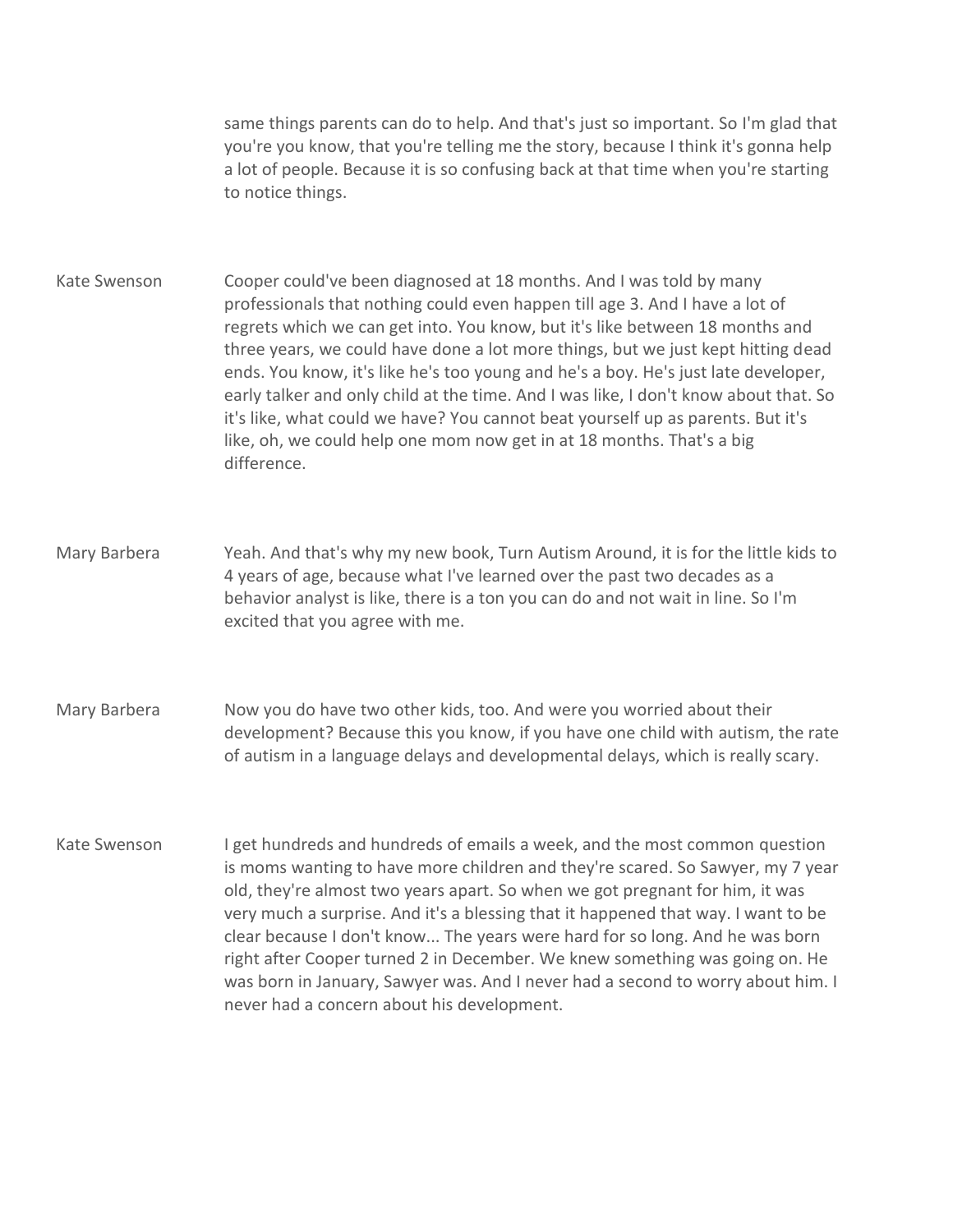- Kate Swenson What I was scared about and concerned about was not being enough for Cooper and not being enough for Sawyer. So I put the guilt on me like I was like, they're both, you know... Cooper's having a lot going on, but Sawyer is fine. But can I give them both what they need? And that was hard. I was stretched very, very thin. And I have a lot of regrets that, you know, times that I would shush Sawyer's beautiful voice for talking because I just couldn't handle any more noise. I think about all the times we downplayed his development, you know, he would say hit a baseball and, you know, Cooper would touch a blueberry and we'd have a party. You know, the times we had to leave places or not go. That's what I have regrets about.
- Kate Swenson Then the time for the third baby came. I wanted a third baby so bad. I mean, I wanted it more than anything. I wanted a little girl... My husband and I know we're open about it. I'll talk a lot about this in my book, too. But we had a doctor tell us not to have a third baby, that it was too risky. And that just pissed me off that someone could tell me what decisions I could make with my own body and my own family. And my husband and I had a lot of fights, a lot of discussions, drink a lot of wine. And talked about there are lots of pieces that go into it that I don't sugarcoat. I mean, what if we gave Sawyer to siblings with disabilities? What if we had two children living with us for the rest of our lives? There's so many parts and we went for it. And he's 18 months and he's perfectly on track. But I wasted a lot of time being scared. Don't do that. I was scared a lot?
- Mary Barbera Yeah, we had a very similar trajectory because Spencer is 18 months younger than Lucas, so. And Lucas regressed. So he was developing on track. We got pregnant. Surprise, you know, with Spencer. And then it was really it was actually Lucas's reaction to the baby that scared my husband... A lack of reaction. Like we could have literally brought home a baby doll and put it in the crib for how much he was aware. You know, most 18 months old... And my husband's a physician. So he was used to like where he should be. And so was his lack of responsiveness that worried my husband. And that's when he first said it.
- Kate Swenson Yeah. We could about home babydoll, too. It's funny that you said that. Because people always assume that Cooper was mean to the baby. That's the kind of the assumption. Like when you have severe autism, they're like, oh, you know, is he mean or aggressive? And my kid doesn't even know there's a baby in my house. I mean, didn't even pay attention to him for years. There was no mean or aggressive. Sawyer didn't exist, which I will tell you, I think was very emotionally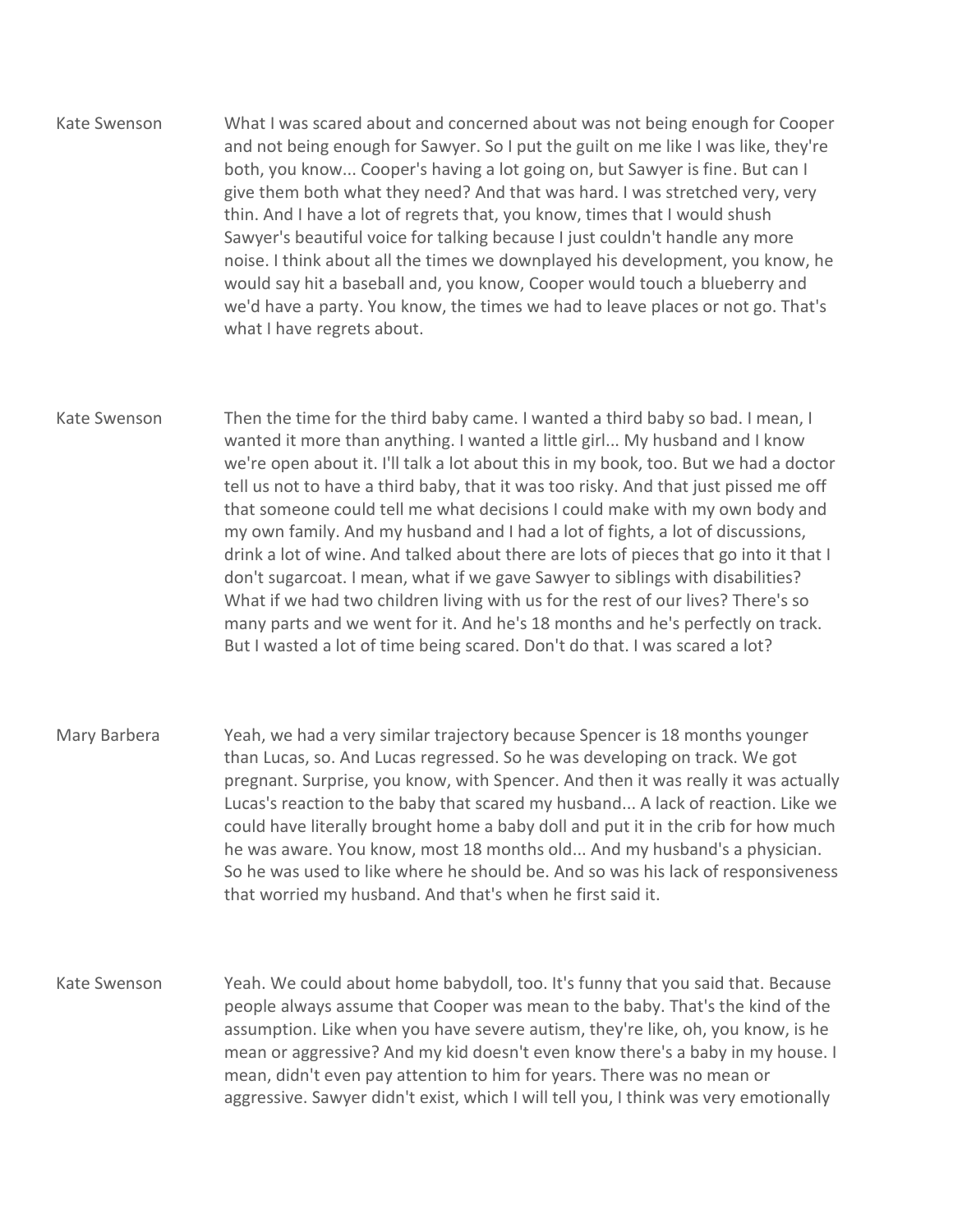hard for Sawyer. I remember the moment he realized his brother didn't even see him. It was crushing.

Mary Barbera Yeah, yeah, yeah. But it is hard... With Spencer, we didn't know there was any problem with Lucas. And then I actually don't write about this or talk about it much, but we did actually go try for a third. And I got pregnant, but I had a miscarriage very early on. And this was when Spencer was three. So I also understand that whole debate. And, you know, is it something you should do? And, you know, we finally got off the fence and then I had a miscarriage and then, you know, we decided against it. You know, months later, which was fine, because then I became a behavior analyst and wrote my book and, you know, had a different trajectory. So, you know, it is decisions that you have to make and sometimes you just go for it. And I know from following your group... So now Cooper is how old? Nine?

Kate Swenson Nine. Nine, seven, and one.

Mary Barbera Nine, seven, and one. And I know that you write in your group that, you know, the baby, Harbor is his name, has been such a blessing to your family. And he really helped you, you know, in many ways.

Kate Swenson When we went to the hospital to have Harbor, we actually had a safety plan for coming home. That's how many behaviors Cooper was having at the time, we were actually in his hardest time. It was right before we started meds for him and we actually had a safety plan. Because we, you know, we decided that the boys could never ride in the car together. The baby could never be on the floor. The baby's room door is just different, different things because we were so scared. And we have never had a problem. I know that sounds it... Cooper hates babies crying. He doesn't like many people. He doesn't like anything on the floor. I mean, we joke about it, but we've never had a problem with the baby.

Kate Swenson And Harbor has just... He saved our family. And that'll make people annoyed. I don't care. He was just this joy. Sawyer, after a month told me he's like, I'm not lonely anymore, mama. He said that to me. You know, we're gathered around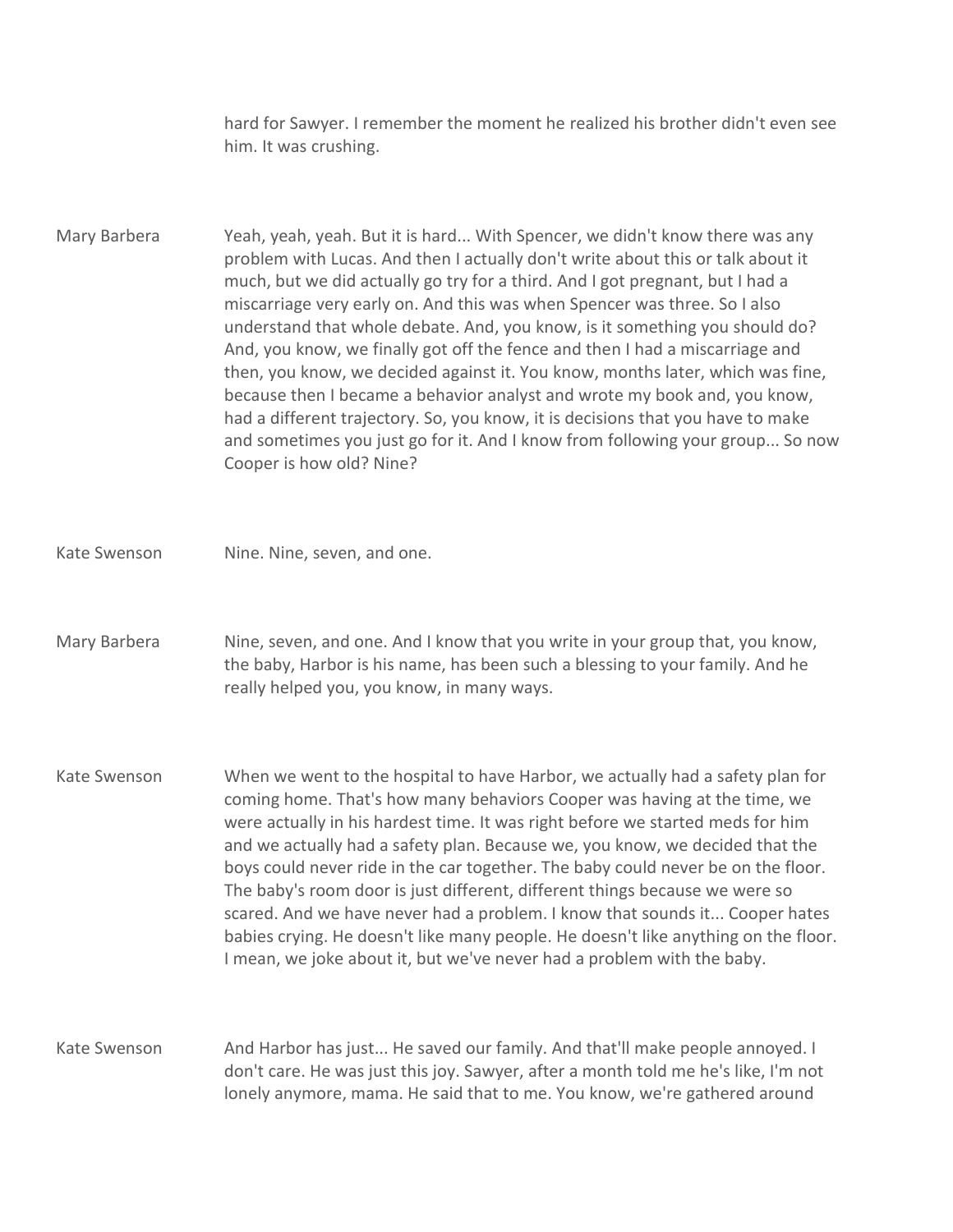this baby where he's laughing, he's bringing us together. It's really the best thing that's ever happened to our family. The other part of it, though, where I thought you were going with that was the baby's 18 months now, and he's passing Cooper in a lot of areas. And that is an emotional trip that I knew would happen. I wasn't fully prepared for it. It's hard.

Mary Barbera It's hard. And Spencer, you know, only knew a life with autism. And he became like a little junior therapist right away. You know, I remember him being really little and being like, look at the moon, and taking Lucas's face and move it, you know. And he was also a kid magnet. Your boys actually remind me a lot of my boys. And, you know, I know it's scary for a lot of people, but it's great, you know, in any way you slice it, having siblings can really bring a lot of joy. And it was nice because... And I know some families are listening and they have, you know, three out of three kids all have autism. And it's painful, you know, but if you do have a typically developing child, it does provide you with like that, you know, normal parent teacher call and that or parent teacher conference or the concerts or whatever. And it's like, you know, I have my autism friends and my autism journey. But I also, you know, celebrating like Spencer's graduating from college. He's going to med school next year and like all those things. And he's been such a great support for Lucas. So I think you'll find that as they grow it, it's going to even get better.

- Kate Swenson I always say that I have a foot in each world. The autism world and the neurotypical world. And this may surprise people, I feel way more comfortable in the autism mom world now. It's just the safe place with the friendships that I've made, the village we built for Cooper, this safe place. And then I go out in the real world and I don't even know what to say sometimes. I feel like I've lost my ability to chitchat and like small talk and like, oh, okay, you're not talking about like specialty strollers and constipation, like this is weird.
- Mary Barbera Or you're saying, you know, I remember vividly Lucas would take a whole can of soda and just take it and dump it out on the floor. And meanwhile, I'm on the phone with somebody who has typically developing, you know, girls. And she's yelling at them, like screaming at them for running up the stairs with mud on their shoes. I'm like, really? Like, don't you know don't have white carpet? Like do not yell at your kids, you know, put them in time out for stupid stuff. You know, it's just like, come on. And it really does make things very real and make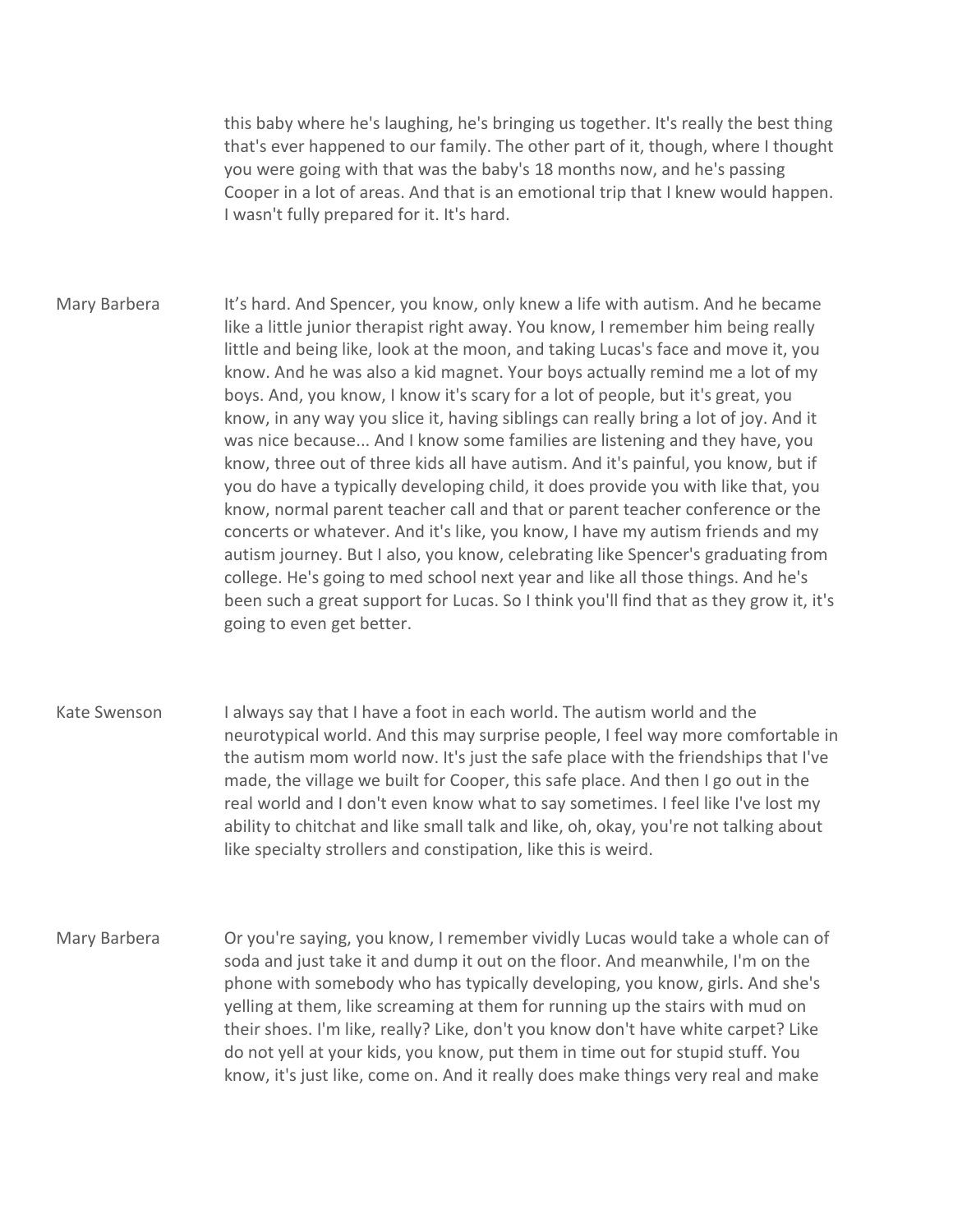things very much like... Your purpose in life. How to treat everybody and you know how it changes your whole world view.

Kate Swenson It does. And I, you know, I will never less than anyone struggles. I will never... Hard is hard. We all have our version of hard. It's where we are in life. But I always I love when someone's telling me, like, you know, their kid only made it into three colleges like, oh, you know, it's just so sweet. It's like, I will never lesson anyone's hard. And I understand. But, you know, I think about the hard that Cooper has and the hard that we went through. I think it would knock some people's socks off. They would just not believe it. So I'm a much better person going through what I went through. It's made me a better human.

Mary Barbera Yeah. So I know you identify Cooper as having severe autism, was it always severe? Like, did you...is it still really hard or is it getting easier? Now you described like the baby and you don't have any aggression problems. You don't have any safety issues. And you kind of alluded to meds, help to medications. So how is it now? How is he doing now just overall?

Kate Swenson He has always been severe. But I will tell you, some parents will chuckle at this, before when he was like three and four I would be like, but he's high functioning. Like I would say that sentence, that phrase and like, oh he's high-functioning. I don't know why I did that. I laugh at myself because... I don't know. I was like trying to convince myself, I was a nut. He's always been nonverbal. And people sometimes get mad at those type of terms. You know that. But the reason I use them is not they're not negative to me. It's not a sad thing, it's not a negative thing. It just describes him and helps him get the services and the resources that he needs.

Kate Swenson We had really, really hard years where we only had regressions or we didn't have any steps forward. And I know a lot of parents can relate to that. Ages four to six were really, really hard. We had lots of health things, too. Pretty common, you know, constipation, ear infections, really bad anxiety, really bad ADHD. And no one seemed to really care because he was autistic. And one of my messages that I would like to just drill into people's brains, if you go to a doctor and you say my child is struggling with an ear infection or constipation, and they say, well, that's just severe autism. Get out of there. Pack your kid up and walk right out the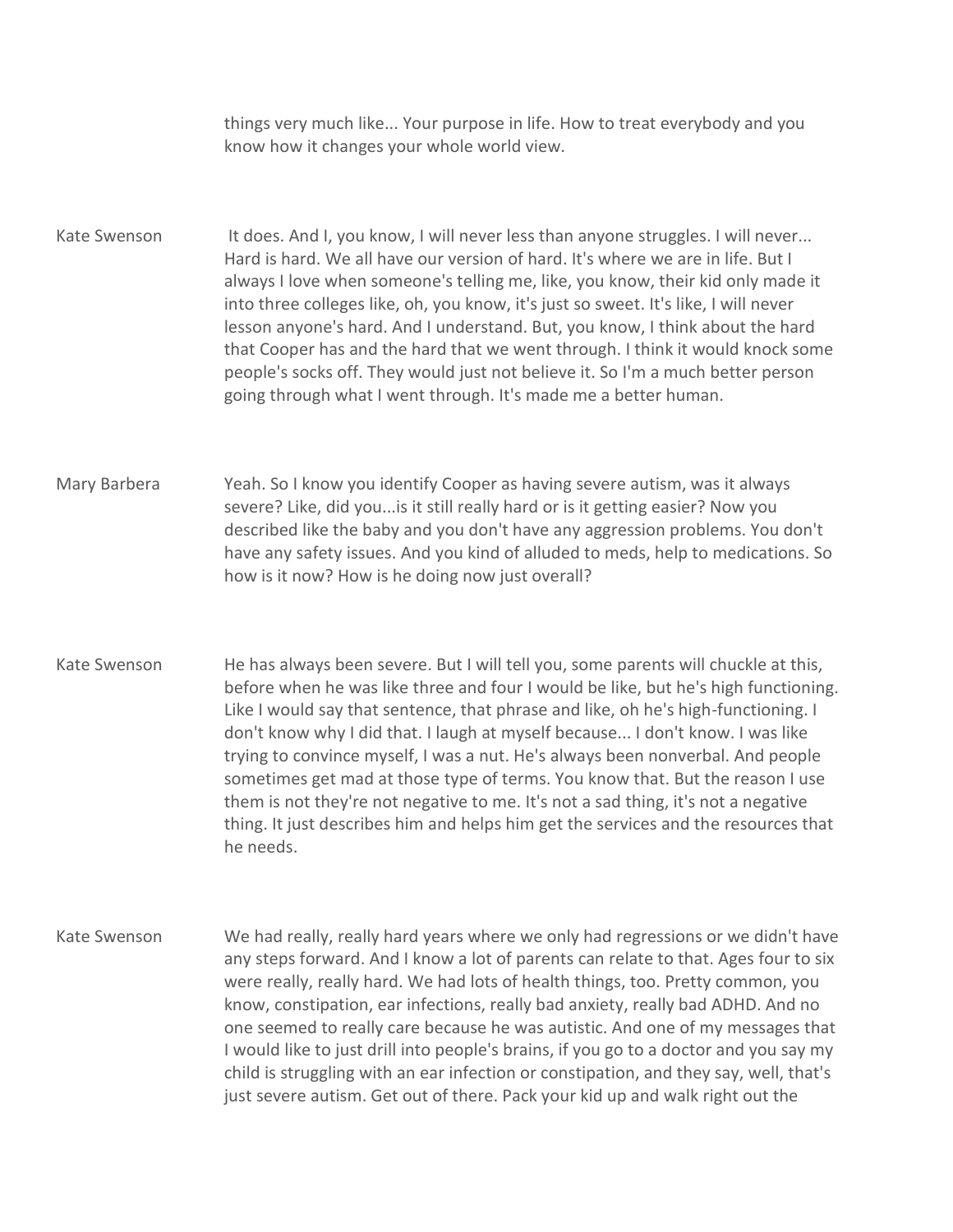door. Do not even look back, because I think Cooper suffered for many years with struggles that should have been addressed, but no one cared.

Kate Swenson And, you know, we couldn't leave the house. There were all those things. Aggressions really built up and the kid felt like crap, but he couldn't tell us. And no one cared. And it wasn't until he had a speech device and he said it head hurt, head hurt. And that was the moment where I really turned to quality of life. And I was like, we're going to I don't care about therapy. I don't care about talking. We have to get you healthy. And I drove into health anxiety, ADHD, getting those things under control. And at age, I can, you know, talk about meds too, at age eight we finally started meds.

- Kate Swenson And I will tell you, I was so against meds because I was supermom and I could help him without meds and meds are giving up. Clearly. I'm winking for anyone that can't see me. I was like my kid will never need meds. Oh, goodness. I was crying one time at my mother in law's house because I couldn't do it anymore. It was the first time I said out loud, I can't do it anymore. And she's a nurse. And she said, you have to help him. He doesn't feel good. He's full of anxiety. His brain can't stop. Help him. And I made the appointment and I canceled it. And I made the appointment again. And we started Cooper on meds and we have had the best year of his entire life. The first year, the first year we have lived since he has been born.
- Mary Barbera Wow. Yeah. A couple things I want to point out here and we can put these in the show notes. I have a podcast, a podcast number four is on high-functioning versus low functioning and how that is just, you know, kind of nonsense because with any child or their strengths and needs and, you know, you can't really just lump everybody together in terms of high functioning, low functioning. And Lucas looked a lot higher functioning when he was little. He attended preschool on his own. He had some language. He didn't have any self-injurious or aggression. And now, you know, as he's older he looks more impaired.

Mary Barbera I also did one of my favorite podcasts, episode number 28, with Dr. Michael Murray, who's an autism dad, and he is Lucas's psychiatrist. And I waited 18 months to get him in. And he finally got in at the age of 18, and Dr. Murray put him on a medication that literally changed his life. I talk about that in episode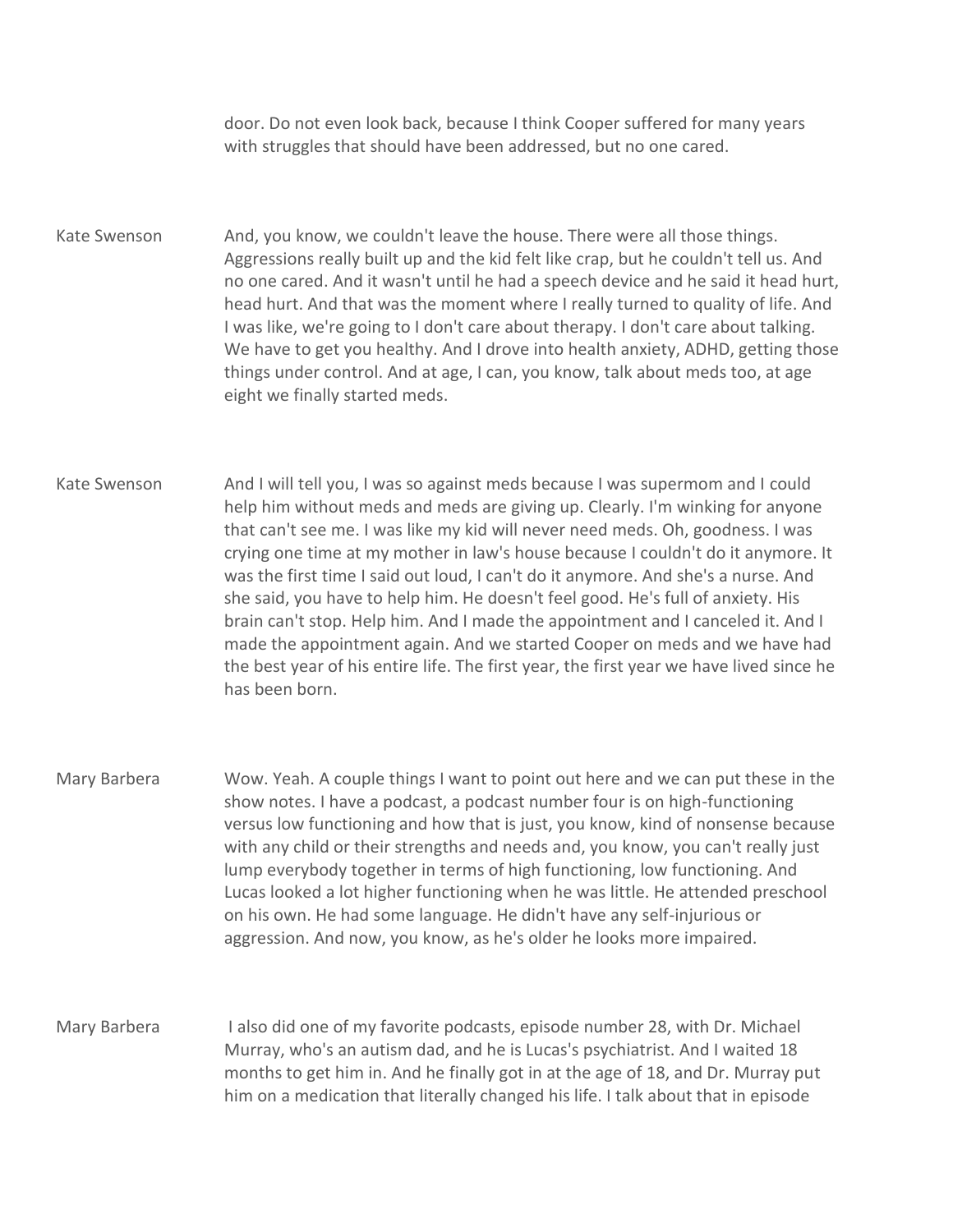number 28. And also, I'm a registered nurse and behavior analyst. So I have done multiple blogs on the importance of rolling out pain and how that's really impossible with kids that are minimally verbal. And I also have video blogs on how to teach a child to take medication, how to label when they're in pain, and all kinds of stuff.

- Mary Barbera So I really do, and I am all about, you know, I have a video blog on medications and supplements. Like there's a lot of people in the behavioral world especially that think that if you say biomedical or supplements, that's bad. And medications, if you say that or you say medical intervention, that's good. But I give examples in that video blog where I gave Lucas multivitamins that had copper in them and he got agitated. And I have, you know, he's had other medical issues that I talk about in the Dr. Murray blog that, you know, needed to be treated because behaviorally, it wasn't a behavior thing, it was a medical issue. And I think there's so many kids out there with serious medical issues. So, yeah, I'm glad we had that little discussion.
- Mary Barbera Let's move on to your writing, your group, your community, and just things in general that you're finding with the moms, mostly moms in your groups. So when did you start blogging and started Finding Cooper's Voice and how did that evolve? And I know you have some viral videos like how does that even work? Because I mean, I've been in the online space for five years and I know what a viral video is, but I don't quite know how that happens.
- Kate Swenson No one does. So I started writing and I've tried to remember this. I think it was when Cooper was two. And I knew something was going on, but no one else did. I couldn't say it out loud. So I just started writing. I started a blog on my couch and I started writing and it was really healthy for me. So I just poured everything out that I wanted to say. My fears, my worries, my concerns. And I recommend writing to anyone that, you know, feels comfortable doing so. Just write for yourself. It's so helpful. Wrote for a lot of years, on and off, and then started a Facebook page three years ago.
- Kate Swenson And I didn't start it to have a big following. I didn't start to have any following. I started it for two reasons. I wanted a place to share, you know, when you're scrolling through on Facebook and you see an autism resource or an event, you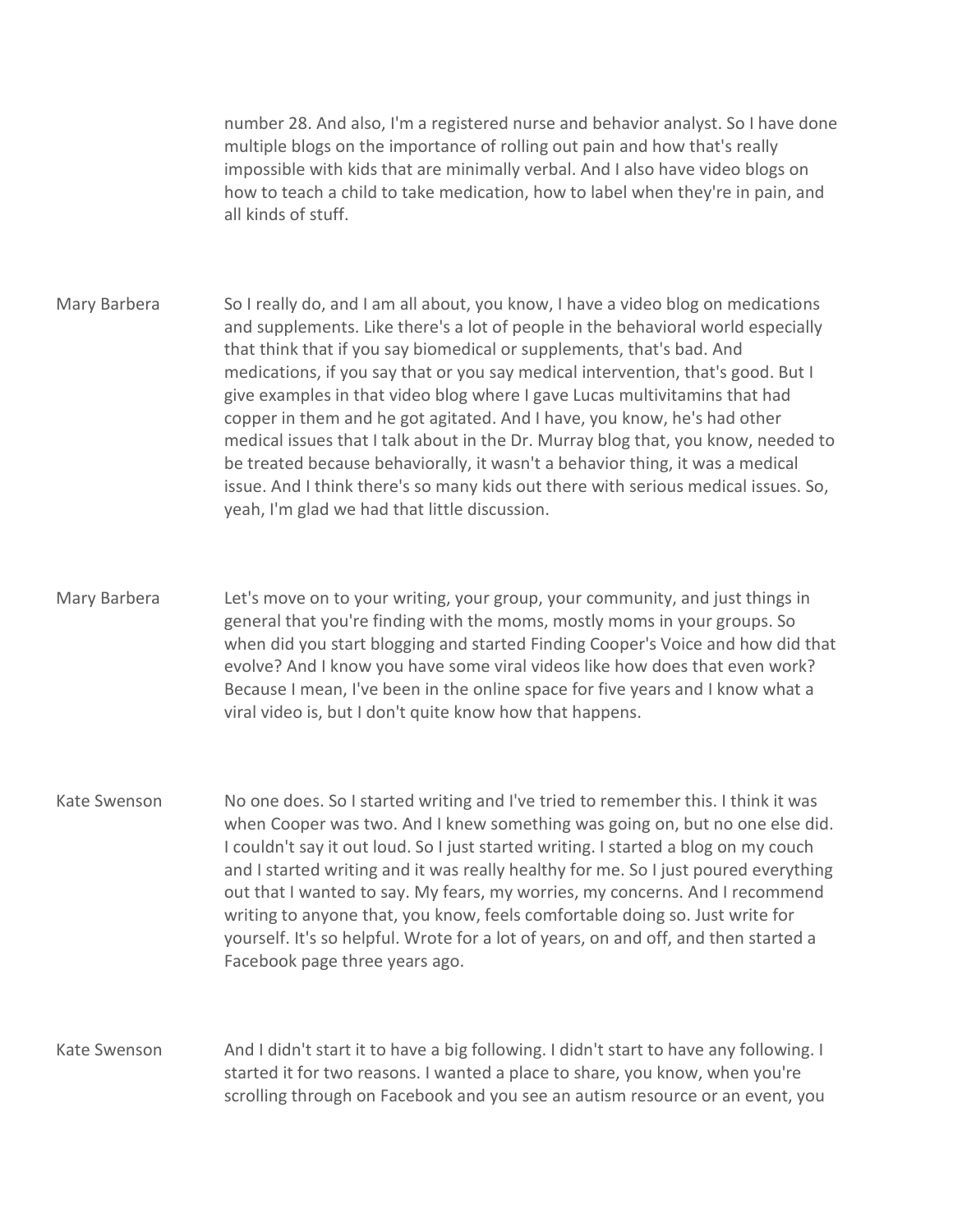share it to your page and it's like crickets. Like, it's just I needed a place to kind of have all that stuff. So I started it for that. And I started it to try and find some moms that had kids like Cooper, because Cooper was five or six, I didn't know any. I did not know any parent that had a kid like mine. We couldn't leave the house. You had three locks on every door and window. And it was really at that point, a lot of parents all relate to this, kindergarten at age five was a really pivotal point where some kids start to improve and some stay the same. And I felt like our circle got even smaller. So that was why I started. I'm like, I'm going to find those moms.

Kate Swenson And I had a lot of things happen right away. We went to a special needs park and Cooper was yelled at by another guy. A dad. It was terrifying. And I did a video about that. And that got me kind of viral in Minnesota because the news channels contacted me and it was very stressful and shocking. I didn't like it, but it was fine. And then I started writing for other sites and my page started growing. But I still knew everybody that commented. Like I knew their names and their kids. I'm sure you remember that when you only have a few hundred people follow you, you're like, hi. You can be very honest. And then I had my super viral video where I cried in my car. The one and only time after seeing Elmo. And that just blew up and that was a really scary time in my life, because when you go viral, you bring a lot of crazy you into your life. A lot of evil, a lot of...

- Mary Barbera **And what you were saying, describe that video and we can post that video in the** show notes, episode number 70. But I saw the video, but I don't remember. So what? How old was Cooper? What about Elmo? Why were you crying in your car?
- Kate Swenson He was six. I worked for PBS and we got invited to a special meet and greet with Elmo at the Mall of America, which is in our backyard, it's huge. And Cooper couldn't go to places like that. We would never dare bring him. And this is a big challenge we still have today. He loves Elmo. He loves him. I want to bring him, I want him to have fun and I want him to experience things. So we went. My husband and I and he, you know, it's like he can't wait in line. And he ran up and he rolled on the ground. And he was self-injuring, and he was crying and he was laughing. And it was just really, really manic manic behavior. And that's Cooper. Okay. But it was the first time I had seen Cooper through the lens of everyone watching us.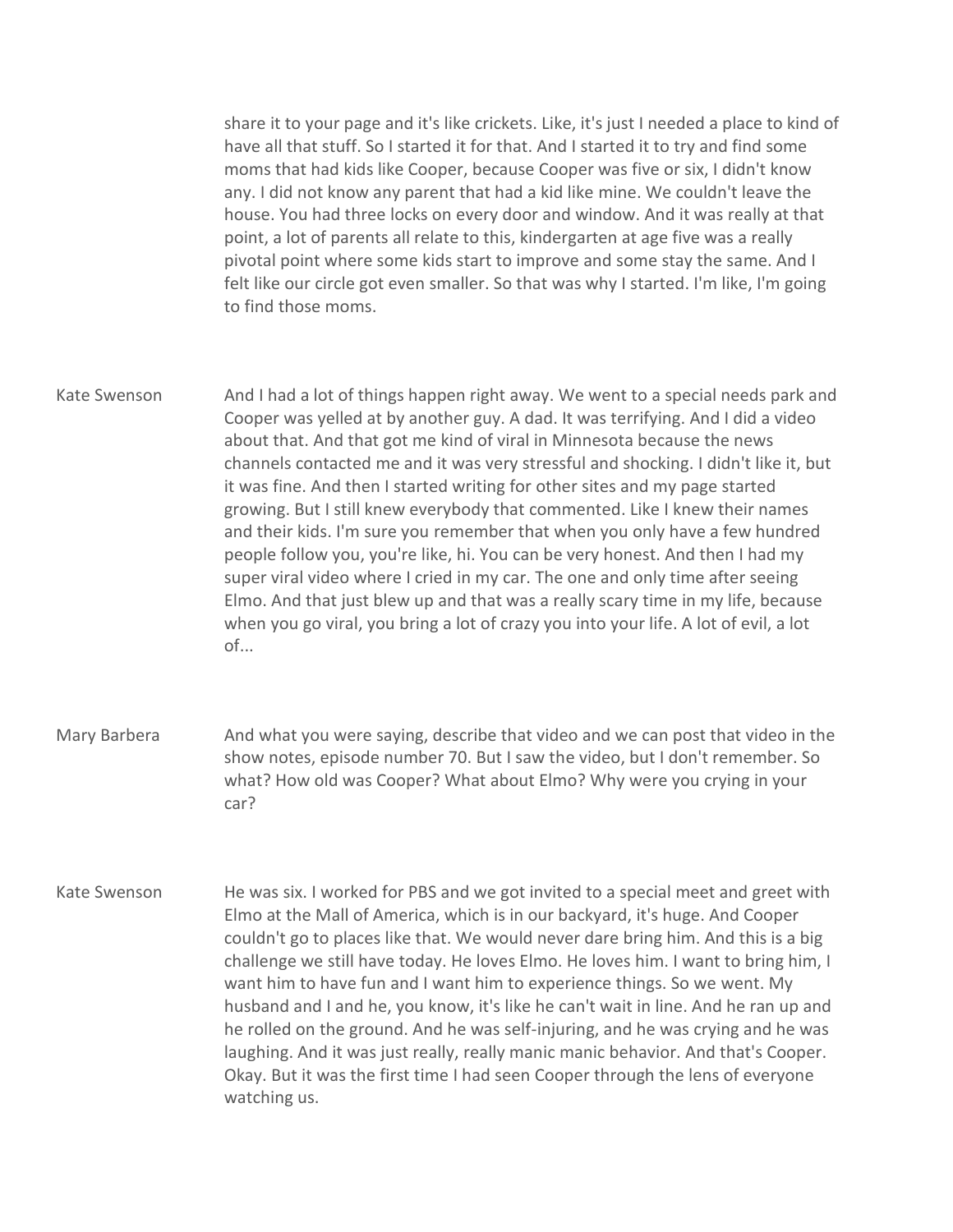| Kate Swenson | And I looked around. I had this out-of-body experience. I looked around and<br>everyone's holding that little baby and is like whispering; whether they're saying<br>good or bad or supportive, it doesn't matter. I was only one with a 6 year old<br>there who was struggling to that level. And I came home and it was the first time<br>in my life that I had realized this isn't going away. It's forever. It's not going to be<br>easy, because I had always truly believed that at some point this would be okay.<br>Meaning he would maybe I knew he'd be autistic forever, but I thought maybe<br>he would improve a little bit. I thought he would be able to leave the house and<br>he would have some words. And it was just a really low point. And I let myself go<br>to that dark place. That was the first time I'd ever let myself go there where I<br>thought about after I die, who's going to take care of him, even though I was<br>dead? And then I kept going. I let myself keep going. I'm like, will anyone go to<br>his funeral? Who will even know him besides his brothers? |
|--------------|---------------------------------------------------------------------------------------------------------------------------------------------------------------------------------------------------------------------------------------------------------------------------------------------------------------------------------------------------------------------------------------------------------------------------------------------------------------------------------------------------------------------------------------------------------------------------------------------------------------------------------------------------------------------------------------------------------------------------------------------------------------------------------------------------------------------------------------------------------------------------------------------------------------------------------------------------------------------------------------------------------------------------------------------------------------------------------------------------------|
| Mary Barbera | Were you posting that on Facebook live? Like you went on your page and just<br>started talking?                                                                                                                                                                                                                                                                                                                                                                                                                                                                                                                                                                                                                                                                                                                                                                                                                                                                                                                                                                                                         |
| Kate Swenson | No. The next morning when I went to work. I published it and I walk into work<br>and I came out and I was like, oh, my goodness. I never expected anyone to<br>watch my video.                                                                                                                                                                                                                                                                                                                                                                                                                                                                                                                                                                                                                                                                                                                                                                                                                                                                                                                          |
| Mary Barbera | And how many millions of people watched it?                                                                                                                                                                                                                                                                                                                                                                                                                                                                                                                                                                                                                                                                                                                                                                                                                                                                                                                                                                                                                                                             |
| Kate Swenson | Well, when it was shared by the Today Show, it was something like 30 million.                                                                                                                                                                                                                                                                                                                                                                                                                                                                                                                                                                                                                                                                                                                                                                                                                                                                                                                                                                                                                           |
| Mary Barbera | Wow. All right, let's talk about your Finding Cooper's voice community, and you<br>also over a year ago started a private group that is a paid membership group. It's<br>only for 4.00 a month. And I've been a part of it since the beginning because I<br>love what you do and I love your writing and your community. So at some point<br>last year, and I think part of it was because you were getting a lot of backlash<br>from people in your big community. Is that Then you transitioned to a lot of                                                                                                                                                                                                                                                                                                                                                                                                                                                                                                                                                                                           |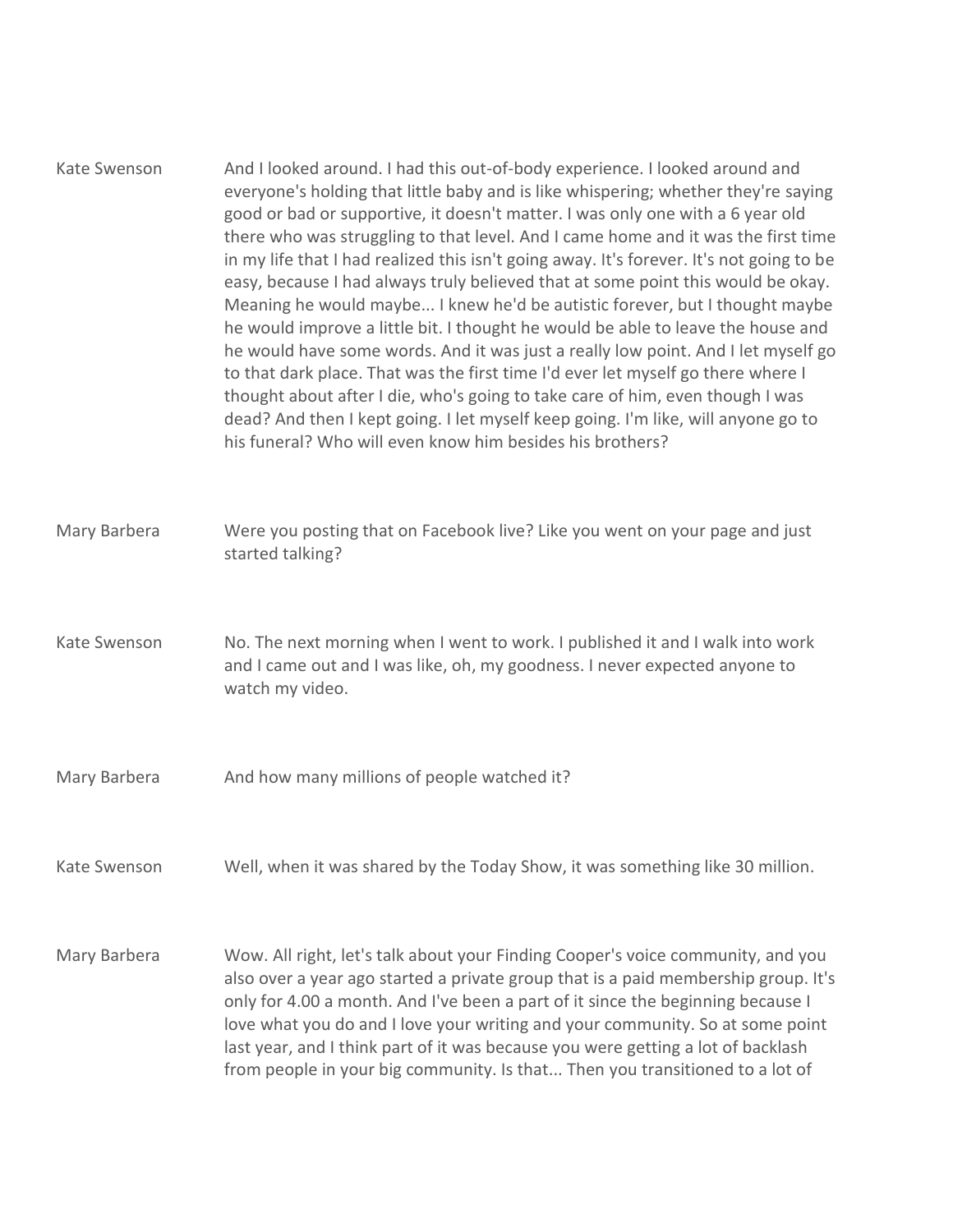more really real videos and blogs are inside of Coop's Troops. Is that is that accurate?

Kate Swenson Yeah. I had reached that point and I thought someone had told me about this, but I never thought that I would reach that size of a page where it was just too big. You're too vulnerable, you're too exposed. You're reaching too many people. And I had actually thought about quitting. I was like, I'm going to shut Finding Cooper's Voice down, the Facebook page, one year ago here in a couple of months now. I think I'm done. I just had a baby. I was like, I don't need this. I'd wake up in the morning and I would take one look at my Facebook and like, I didn't need it. It was too stressful. And I was approached by Facebook and they asked me if I would be able to test whether there are supporter platforms. So for anyone that's on Facebook, you've seen it by now. It's pretty big now. So, you know, it's a paid subscription group where you get, you know, special content. And what's been really fun... Oh, so first I'll say I said, heck no. Who would ever pay to listen to what I have to say, I don't know anything. But then the bullying got so bad that I said, I'm doing it. I'm doing it. And I launched it. And it has been the best thing I have ever done professionally, personally, emotionally. I chat about, you know, how do I describe it? It is a safe space to ask questions.

Kate Swenson Because if you're in the autism mom community, there are not a lot of safe spaces to ask about meds, to ask about potty training. To ask about self-injuring behavior aggressions. Because if you do, you're going to get a lot of odd, weird shaming and parents just give up. And see for me I stopped asking questions. I didn't want to be shamed. And in this group, it's small and its tightknit. And, you know, we do interviews and lives and we laugh. We cry. It's just wonderful. It's wonderful. The other thing is there is so much value in having a face to face conversation, having someone you can text at 3:00 in the morning. And I'm really pushing now, before Corona, it was meetups in the community and they were happening all across different states. Now it's Zoom chats and I'm doing phone calls every week, face timing, sometimes two a week with moms that just need to ask questions. And it's life-changing for them and me.

Mary Barbera Yeah, that's great. So how do people if they're interested... And you have you also have professionals in there and not just autism moms; you have grandmothers, you have just supportive people that are interested in autism. It's not all autism moms, but I would say it's predominantly autism moms. So how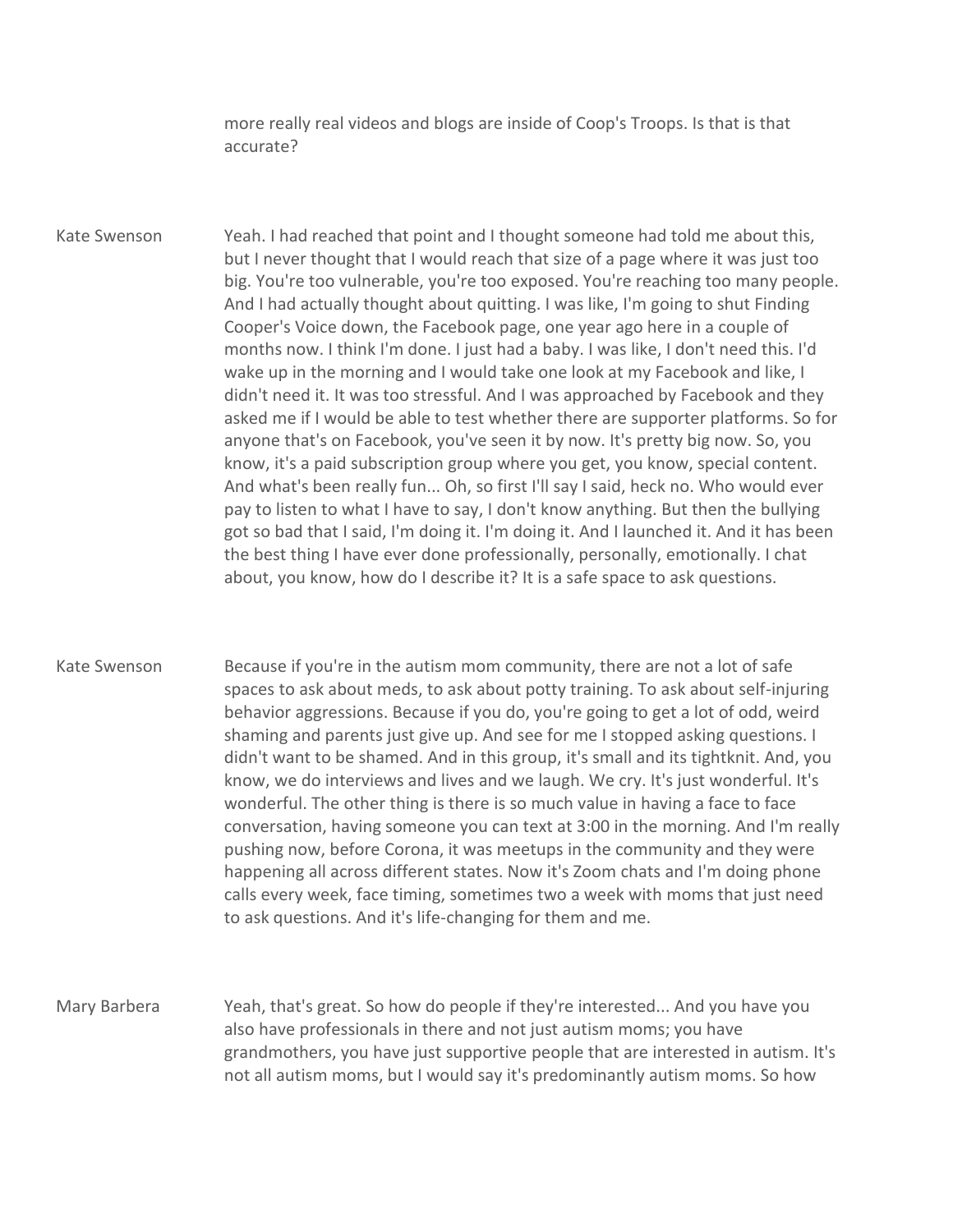do people find out about that, too? Like, how would they join something like your support group?

Kate Swenson Yep. So go to Finding Cooper's Voice the Facebook page and it's this giant blue button near the top of the page that says Support Now. It's pretty easy to sign up. You just click and they bill you through Apple or Google. You can unsubscribe at any time. A lot of people come and go. They'll come for an interview and they'll come again later for an interview. There's no questions asked. But there have been a lot of women that have stayed the whole year because it's become a safe space for them to ask questions, judgment-free, and to give support to what I love. My favorite part is the mixture of parents with newly diagnosed and the parents of older kids, because that's who needs to come together. And also, I would love to... If other, you know, it's not just autism, like you said. You know, parents of kids with other disabilities and different abilities join, too. And that's starting as well, because we can all help each other.

Mary Barbera So what are three to five things that you think from looking at your community stress mom's out the most?

Kate Swenson The number one is having another child. That decision. That is the most common thing all the time. Potty training. My advice about potty training is they're not ready until they're ready and they might not be ready till six, seven, eight years old. I stressed out so bad. I was like I'm going to have the only boy in kindergarten and diapers. He went to get to kindergarten in diapers. It's fine. He's potty trained now. That's number two. I'm trying to think of other ones. Lack of services. Struggling to find the right services. Another one that I preach a lot is you have time. And what I mean by that is I... Professionals would do this, too, but I would do this to myself; if he's not at a certain pace by age four, if he's not doing this by kindergarten and that's the society we live in: milestones. Cooper is a lifelong learner.

Kate Swenson And I will tell you, I've been told dozens of times by parents of older kids that a lot of learning with our kids starts at age 20. Then once they get in their 20s, they're really learning. Cut yourself some slack. You have time. And then, you know, another thing is they come to me and they have so many regrets. And I talk about those still, too. They feel like they failed. You haven't failed. If you're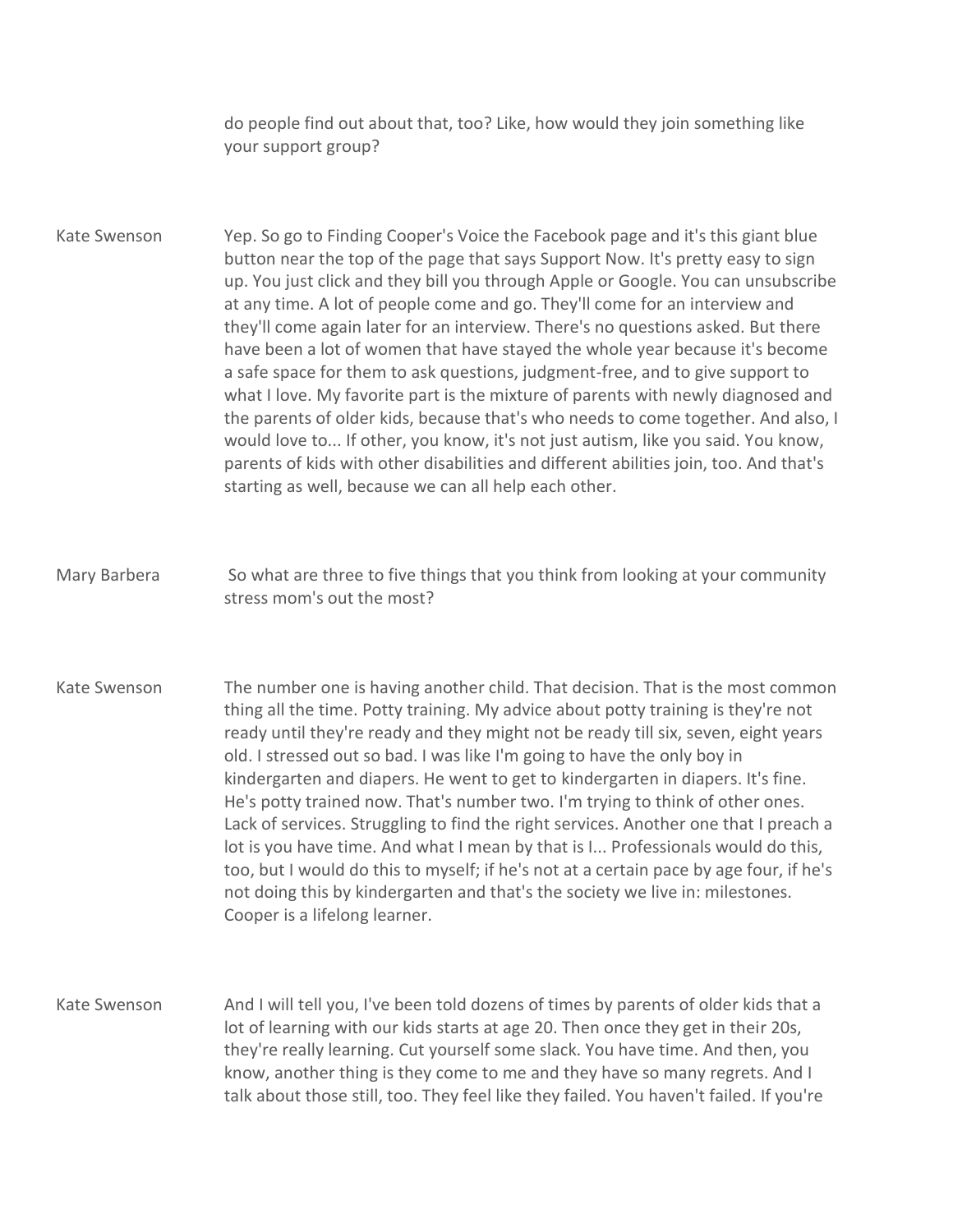searching on Facebook and the Internet for resources, you're obviously a good parent. You're not failing.

Mary Barbera Right. Right. And when you know more, you do better. And, you know, I could kick myself for being in denial for 15 months. I probably would have a different trajectory. But, you know, life is life and you just do the best you can and put one foot in front of the other and... Yeah. I do have a whole podcast, I believe, on potty training and a free guide at MaryBarbara.com/potty. I know we talk in Coop's Troops, you talk a lot about lack of sleep and sleep issues, which is also common in not just kids with autism, but typically developing kids and that sort of thing too. So I do have a sleep guide as well.

Mary Barbera So I think we kind of covered it. But just to summarize, like what are some pieces of advice you would tell your younger self when Cooper was first starting to show signs or when he was diagnosed, like, looking back what advice would you give yourself?

Kate Swenson I wish I would have an easier on myself. I was so hard on myself. I was really hard on my body. I was just so focused on helping him and making his life easier and catching up and all those things that I... I worked all day. My job. Phone calls, you know. And then I did everything for Cooper. And I was a mom to the little boy. I let my marriage go. I wish I would have given myself grace. I wish I would have been kinder to myself. I wasn't kind to myself for a lot of years. I thought I failed. Prioritize time with your family and your spouses. Be good to your other kids. I wish, I mean, Sawyer was always the light of my life, but I was just... I don't know if I had enough to give him at the time. I mean, it was just the part that no one ever talked about to me was the emotional side, the emotional journey you go through as a mom, no one talks about that. And it's not easy. I'm a completely different person. I've reinvented myself for the better. But, you know, your child's gonna be fine. Cooper is going to be fine. It's me I shouldn't worried about. Yeah. And then give yourself grace.

Mary Barbera Yeah. Yeah. I love that advice. How about some things for professionals that you would tell professionals in your life now or in the beginning, like... You said, one thing was if they say the constipation is severe autism or any other medical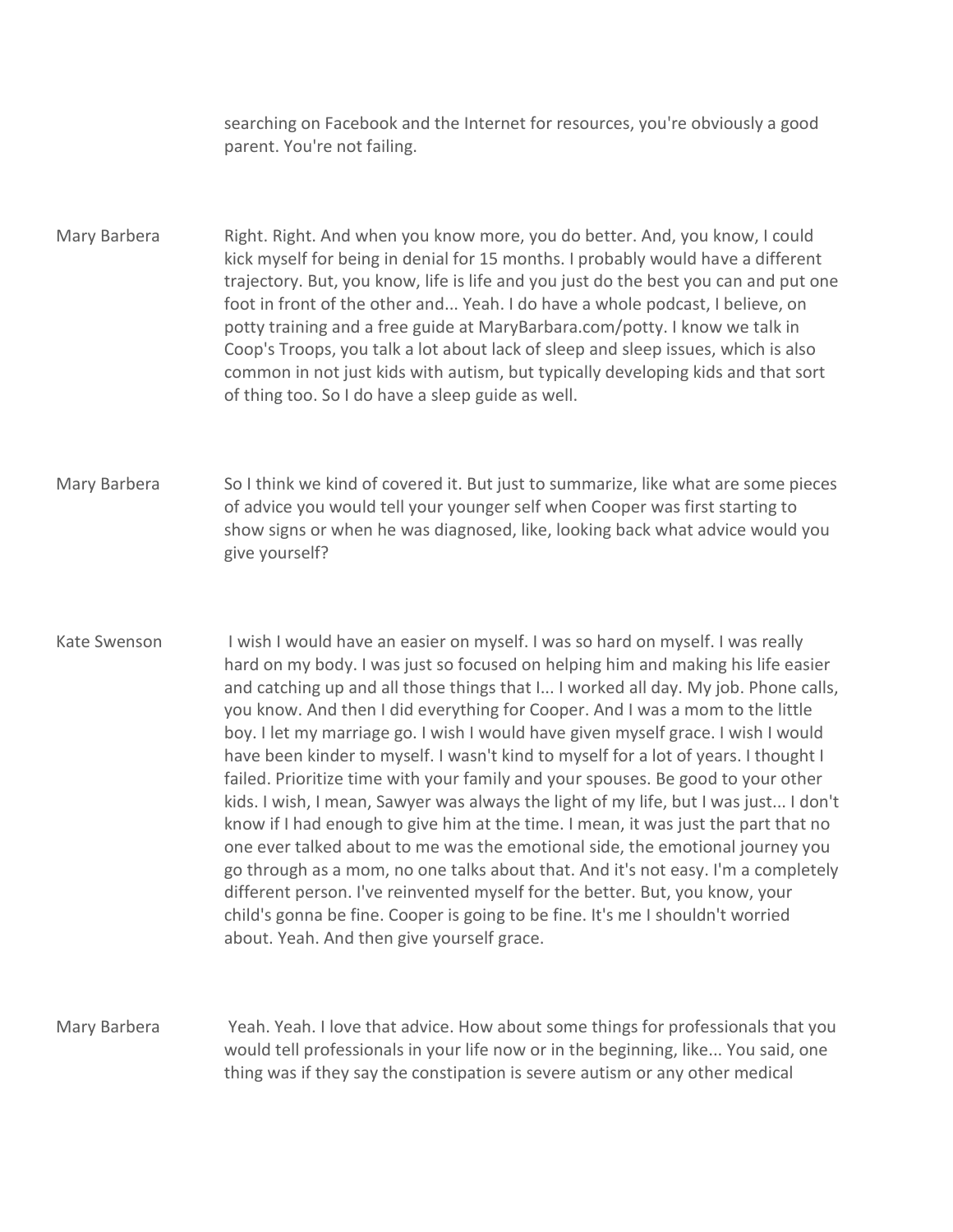issues, obviously you don't want, you know, to keep going to that professional. But any other words of advice for professionals that you could give?

- Kate Swenson **One thing that I would say is we have encountered so many therapists, so many** doctors, nurses, all of it. There will be doctors, nurses, teachers, therapists that you will encounter in your child's life that are wonderful, great. But they might not be the right fit for your child. And that took me a lot of years, I think, back to this amazing therapist we had. But she wasn't right for Cooper. Cooper just wouldn't work well with her. And it took me a long time to find my voice for that. I'm from Minnesota. We're always nice. So it was hard for me to speak up about that. But on the same side, while it probably would have hurt my feelings, I would have loved if that therapist would have said this just isn't working, but here are some resources that might. I feel like there's a lot of dancing that goes on in the beginning, it was just kind of dancing around. We weren't really having a conversation.
- Kate Swenson For a lot of years people just didn't see Cooper. You know, I'd bring him to the doctor and it would be this challenging little three year old melting down and they would not even examine them. They just didn't take me seriously. And it's like, get on the floor. Help him, help me. And I also for a lot of years, I didn't feel validated. I didn't feel heard. And I lost my voice for a long time. And I think, you know, we just have to just... Just see us, see that we're struggling. And then, you know, give us hope. Give us hope.
- Mary Barbera I think that's great. Okay. So to wrap up part of my podcast, goals are for parents and professionals listening to be less stressed and lead happier lives. Do you have any self-care tips or things that help you with stress reduction?
- Kate Swenson That's funny. I struggle in that area, but I try to go for walks. I try to just to get little breaks away. Walks are really important to me. One thing that really causes me stress is the sound of Cooper's iPad. Lots of sounds. Find tools and resources that will help, meaning don't live in chaos if there's help that you can get. So, you know, example for the iPad is a volume restrictor app. If your kids escaping out your house, put extra locks on your house. If your kid's going in a room that they're not supposed to go in, put a keypad lock. So, you know, one thing that's